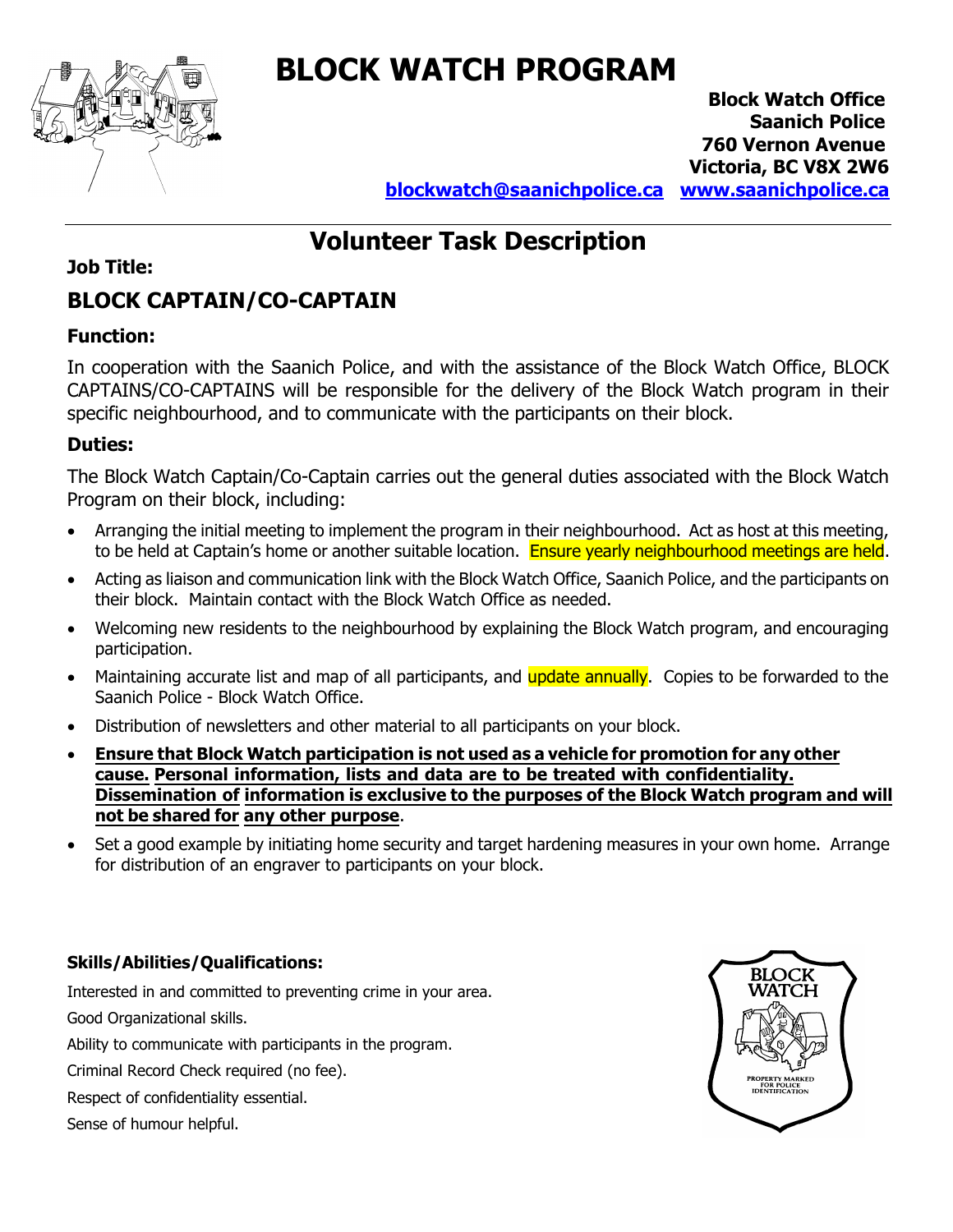#### **BLOCK WATCH VOLUNTEER APPLICATION**

*Volunteers must provide valid photo I.D. in person with this application form.*  **(i.e. BCDL/BCID or Passport)** 

|                                                                                                                                                                                                                                       | Date: $\frac{1}{\sqrt{1-\frac{1}{2}} \cdot \frac{1}{2}}$                                                                                                                                                                      |                   |                    |                                                                                                                                                                                                                                |  |  |  |  |  |
|---------------------------------------------------------------------------------------------------------------------------------------------------------------------------------------------------------------------------------------|-------------------------------------------------------------------------------------------------------------------------------------------------------------------------------------------------------------------------------|-------------------|--------------------|--------------------------------------------------------------------------------------------------------------------------------------------------------------------------------------------------------------------------------|--|--|--|--|--|
|                                                                                                                                                                                                                                       | ID#                                                                                                                                                                                                                           |                   |                    |                                                                                                                                                                                                                                |  |  |  |  |  |
| PLEASE PRINT CLEARLY IN INK                                                                                                                                                                                                           |                                                                                                                                                                                                                               |                   |                    |                                                                                                                                                                                                                                |  |  |  |  |  |
| PERSONAL INFORMATION (COMPLETED BY APPLICANT) PERSONAL INFORMATION ON THIS FORM IS COLLECTED UNDER THE AUTHORITY OF THE BC FREEDOM OF INFORMATION<br>AND PROTECTION OF PRIVACY ACT.                                                   |                                                                                                                                                                                                                               |                   |                    |                                                                                                                                                                                                                                |  |  |  |  |  |
| <b>LAST NAME</b>                                                                                                                                                                                                                      | <b>FIRST NAME</b>                                                                                                                                                                                                             |                   |                    | MIDDLE NAME                                                                                                                                                                                                                    |  |  |  |  |  |
| PREVIOUS/MAIDEN NAMES (including name changes)                                                                                                                                                                                        |                                                                                                                                                                                                                               |                   | <b>SEX</b><br>MALE | FEMALE                                                                                                                                                                                                                         |  |  |  |  |  |
| DATE OF BIRTH (YYYY/MM/DD)                                                                                                                                                                                                            |                                                                                                                                                                                                                               | PLACE OF BIRTH:   |                    | BC Drivers License #:                                                                                                                                                                                                          |  |  |  |  |  |
| ADDRESS (street # and name)                                                                                                                                                                                                           |                                                                                                                                                                                                                               | CITY              | <b>PROV</b>        | POSTAL CODE                                                                                                                                                                                                                    |  |  |  |  |  |
| PHONE NUMBER (residence)                                                                                                                                                                                                              | PHONE NUMBER (work)                                                                                                                                                                                                           |                   |                    | PHONE NUMBER (cell)                                                                                                                                                                                                            |  |  |  |  |  |
| EMAIL (Primary)                                                                                                                                                                                                                       |                                                                                                                                                                                                                               | EMAIL (Secondary) |                    |                                                                                                                                                                                                                                |  |  |  |  |  |
| PREVIOUS ADDRESS (LIST ALL ADDRESSES WITHIN THE LAST FIVE YEARS, ATTACH ADDITIONAL PAGES IF NECESSARY) or N/A                                                                                                                         |                                                                                                                                                                                                                               |                   |                    |                                                                                                                                                                                                                                |  |  |  |  |  |
| STREET ADDRESS: _______________________________CITY:_____________________________PROVINCE:____________________                                                                                                                        |                                                                                                                                                                                                                               |                   |                    |                                                                                                                                                                                                                                |  |  |  |  |  |
|                                                                                                                                                                                                                                       |                                                                                                                                                                                                                               |                   |                    |                                                                                                                                                                                                                                |  |  |  |  |  |
|                                                                                                                                                                                                                                       |                                                                                                                                                                                                                               |                   |                    |                                                                                                                                                                                                                                |  |  |  |  |  |
| Volunteer Position Applying for:<br>Block Watch Captain<br>Block Watch Co-Captain<br>Reason for Volunteering:                                                                                                                         | <u> 1989 - Johann Stein, mars an t-Amerikaansk kommunister (</u>                                                                                                                                                              |                   |                    |                                                                                                                                                                                                                                |  |  |  |  |  |
| Experience as a volunteer (organization/duty or position), if any:                                                                                                                                                                    |                                                                                                                                                                                                                               |                   |                    |                                                                                                                                                                                                                                |  |  |  |  |  |
| Character reference: (please list two people other than relatives):                                                                                                                                                                   |                                                                                                                                                                                                                               |                   |                    |                                                                                                                                                                                                                                |  |  |  |  |  |
| Name: when the contract of the contract of the contract of the contract of the contract of the contract of the contract of the contract of the contract of the contract of the contract of the contract of the contract of the        | Relationship: the contract of the contract of the contract of the contract of the contract of the contract of the contract of the contract of the contract of the contract of the contract of the contract of the contract of |                   |                    | Phone: and the contract of the contract of the contract of the contract of the contract of the contract of the contract of the contract of the contract of the contract of the contract of the contract of the contract of the |  |  |  |  |  |
| Name: when the contract of the contract of the contract of the contract of the contract of the contract of the                                                                                                                        | Relationship: the contract of the contract of the contract of the contract of the contract of the contract of the contract of the contract of the contract of the contract of the contract of the contract of the contract of |                   |                    | Phone: and the state of the state of the state of the state of the state of the state of the state of the state of the state of the state of the state of the state of the state of the state of the state of the state of the |  |  |  |  |  |
| The Saanich Police requires that a security clearance be conducted on all volunteer Block Watch applicants including all immediate relatives who are 12 years<br>of age or older and currently residing in the applicant's household. |                                                                                                                                                                                                                               |                   |                    |                                                                                                                                                                                                                                |  |  |  |  |  |

I hereby authorize the Saanich Police to make the necessary inquiries (PIRS, CPIC, RMS) to determine whether or not I have been suspected of, charged with, or convicted of a Criminal Code or related Federal Statute offence. (NB Verification regarding a criminal record can only be by way of a fingerprint comparison. This is recommended if there is an indication that a "record may exist". Fingerprint submission is voluntary.) The Saanich Police retains sole discretion to approve or reject this application.

(Applicant's signature)

#### **POLICE USE ONLY - RESULT OF RECORD CHECK**

A search of the central Repository for Criminal Records for Canada in the above name and birth date and in this Police Department's own records shows:

Based on the information received, there is no criminal record identified. Information can only be confirmed by fingerprint comparison.

There may or may not be a criminal record in existence. Information can only be confirmed by fingerprint comparison.

Date **Signature, Saanich Police Department** Community Engagement Division/Block Watch Office 760 Vernon Avenue, Victoria BC V8X 2W6 blockwatch@saanichpolice.ca

**Please complete both sides of this form**

**Constant Contacts:**  (office use only)